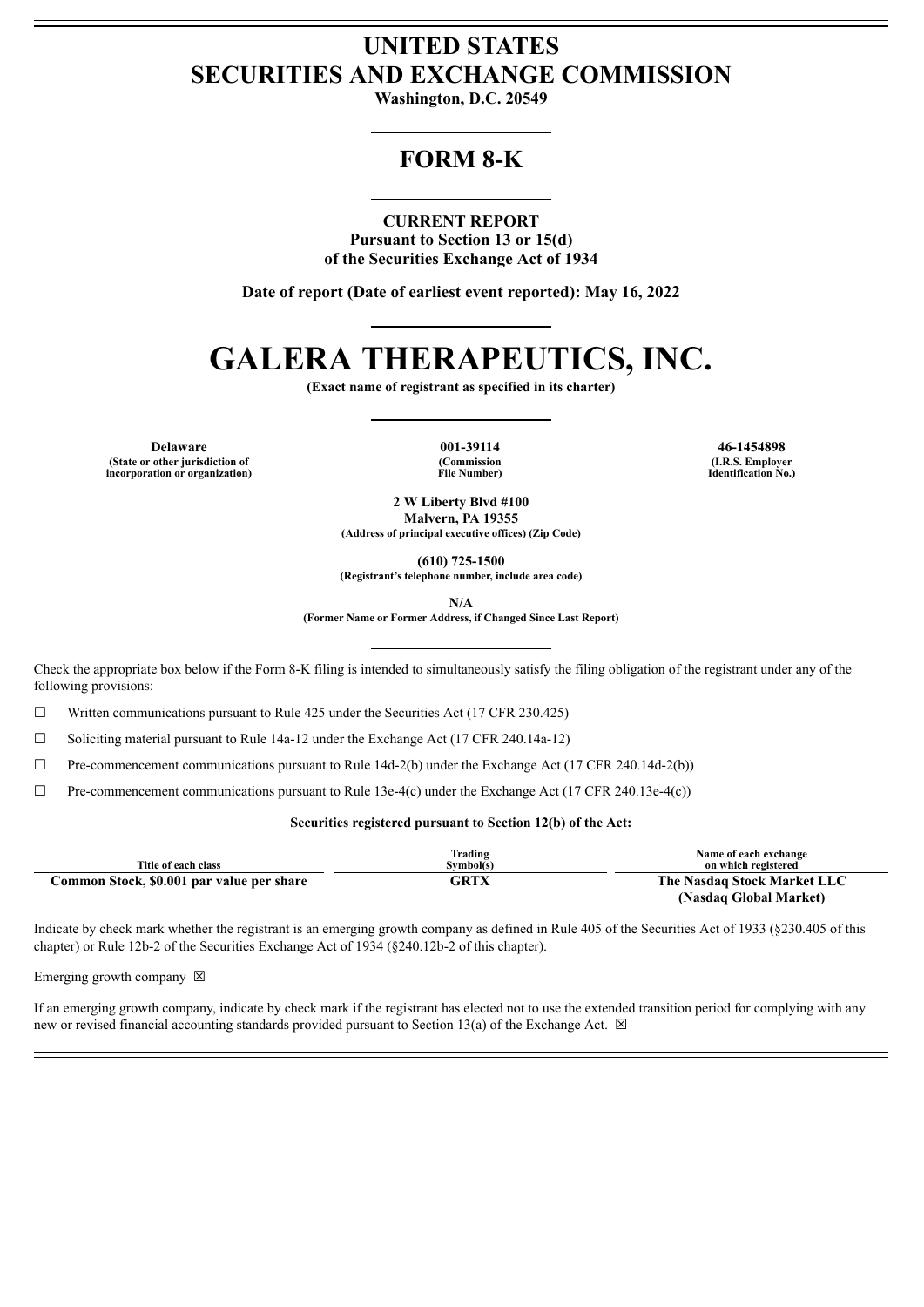## **Item 2.02. Results of Operations and Financial Condition.**

On May 16, 2022, Galera Therapeutics, Inc. announced its financial results for the quarter ended March 31, 2022. The full text of the press release issued in connection with the announcement is furnished as Exhibit 99.1 to this Current Report on Form 8-K.

The information contained in Item 2.02 of this Current Report on Form 8-K (including Exhibit 99.1 attached hereto) shall not be deemed "filed" for purposes of Section 18 of the Securities Exchange Act of 1934, as amended (the "Exchange Act"), or otherwise subject to the liabilities of that section, nor shall it be deemed incorporated by reference in any filing under the Securities Act of 1933, as amended, or the Exchange Act, except as expressly provided by specific reference in such a filing.

#### **Item 9.01. Financial Statements and Exhibits.**

(d) Exhibits

Exhibit 99.1 relating to Item 2.02 shall be deemed to be furnished, and not filed:

| Exhibit<br>$N_{0.}$ | <b>Description</b>                                                          |
|---------------------|-----------------------------------------------------------------------------|
| 991                 | Press Release of Galera Therapeutics, Inc. issued May 16, 2022              |
| 104                 | Cover Page Interactive Data File (embedded within the inline XBRL document) |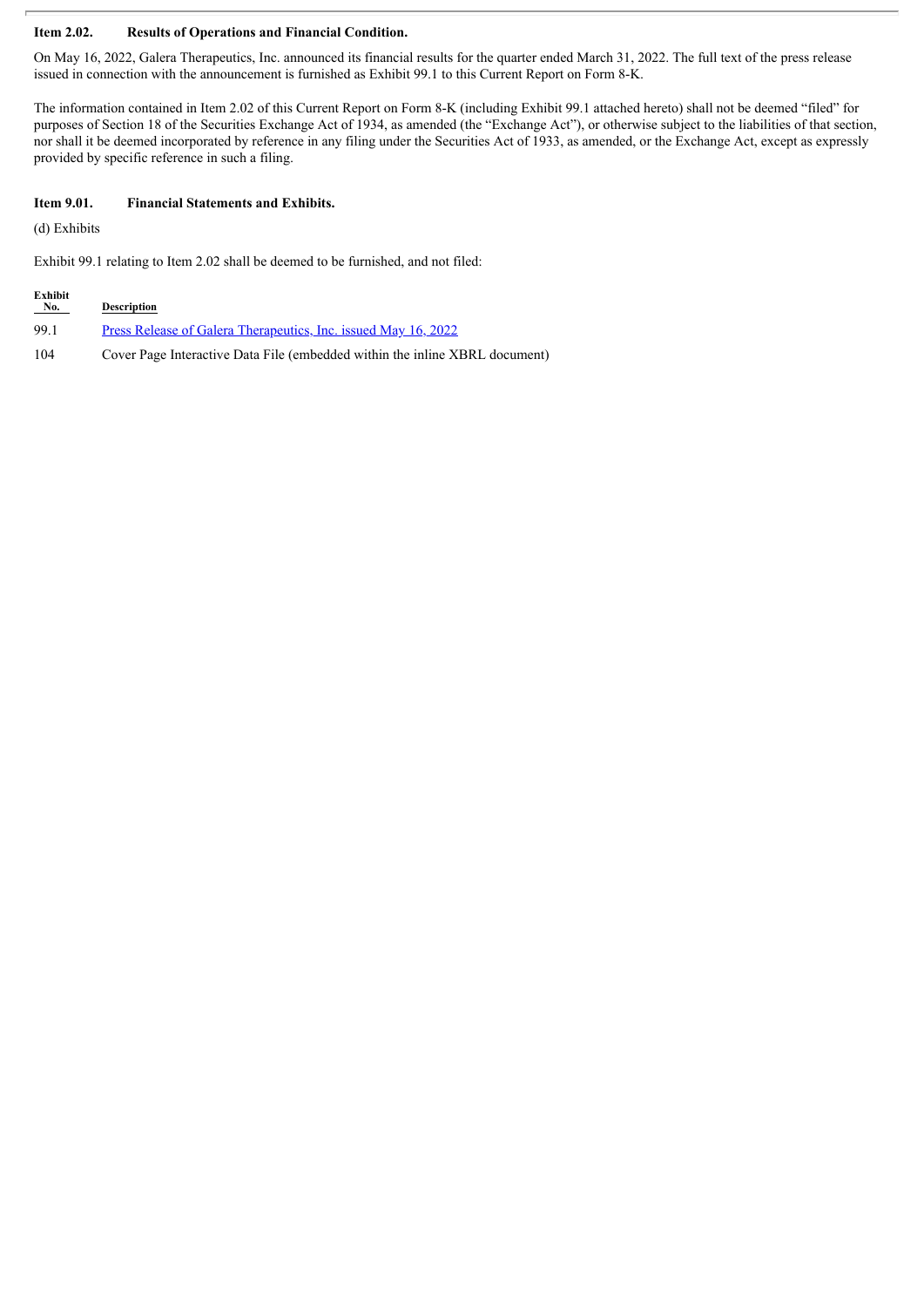SIGNATURES

Pursuant to the requirements of the Securities Exchange Act of 1934, the registrant has duly caused this report to be signed on its behalf by the undersigned hereunto duly authorized.

Date: May 16, 2022

# GALERA THERAPEUTICS, INC.

By: /s/ J. Mel Sorensen, M.D.

J. Mel Sorensen, M.D. President and Chief Executive Officer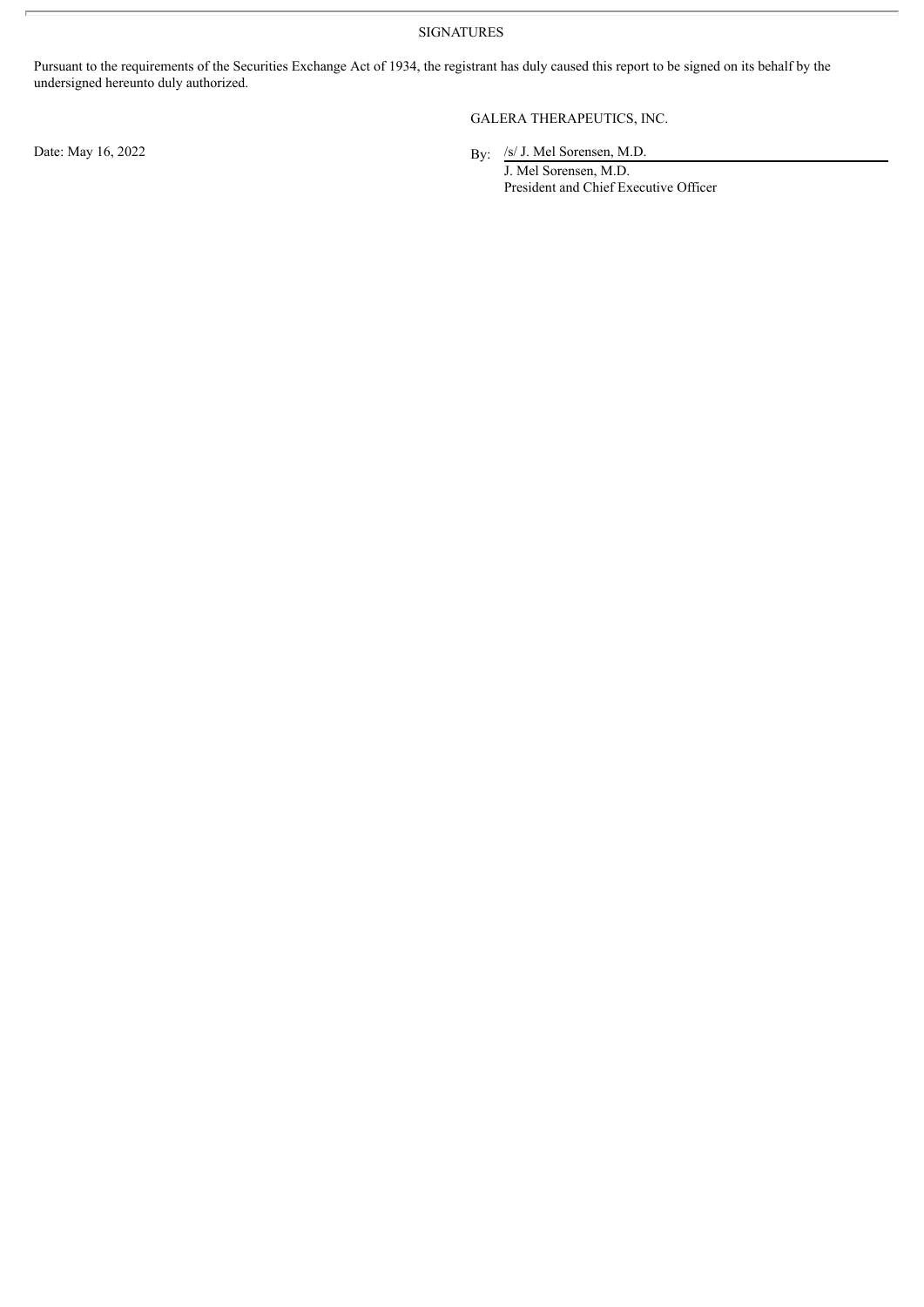

# **Galera Reports First Quarter 2022 Financial Results and Recent Corporate Updates**

<span id="page-3-0"></span>Company plans to submit a New Drug Application (NDA) for avasopasem for the treatment of radiotherapy-induced severe oral mucositis (SOM) by end *of 2022*

Data from its Phase 3 ROMAN trial of avasopasem for SOM will be presented in an oral presentation at the upcoming 2022 American Society of *Clinical Oncology (ASCO) Annual Meeting*

*Reported positive topline results from its Phase 2a AESOP trial of avasopasem for chemoradiotherapy-induced esophagitis*

**MALVERN, Pa. – May 16, 2022** – Galera Therapeutics, Inc. (Nasdaq: GRTX), a clinical-stage biopharmaceutical company focused on developing and commercializing a pipeline of novel, proprietary therapeutics that have the potential to transform radiotherapy in cancer, today announced financial results for the first quarter ended March 31, 2022 and provided recent corporate updates.

"We are excited to announce our plan to submit an NDA for avasopasem by year end following discussions with the FDA," said Mel Sorensen, M.D., Galera's President and CEO. "Based on the positive data readout from our Phase 3 ROMAN trial, Galera continues to execute on its development strategy to advance its lead program, avasopasem, toward potential commercialization. To that end, we are delighted to attend the upcoming ASCO Annual Meeting where our ROMAN data will be highlighted in an oral presentation. In addition, we recently announced positive topline data from our Phase 2a AESOP study of avasopasem for chemoradiotherapy-induced esophagitis in patients with lung cancer. We are encouraged by these results, which further demonstrate avasopasem's ability to reduce radiation toxicity in high-risk patient populations."

#### **Recent Corporate Updates**

#### *Radiotherapy-Induced Toxicity Programs:*

*Severe Oral Mucositis (SOM)*

- The Company announced plans to submit a New Drug Application (NDA) for avasopasem, its lead product candidate, for the treatment of radiotherapy-induced SOM to the US Food and Drug Administration (FDA) by the end of 2022.
- An abstract on the Phase 3 ROMAN data of avasopasem for SOM was accepted for an oral presentation on June 3rd at the 2022 American Society of Clinical Oncology (ASCO) Annual Meeting.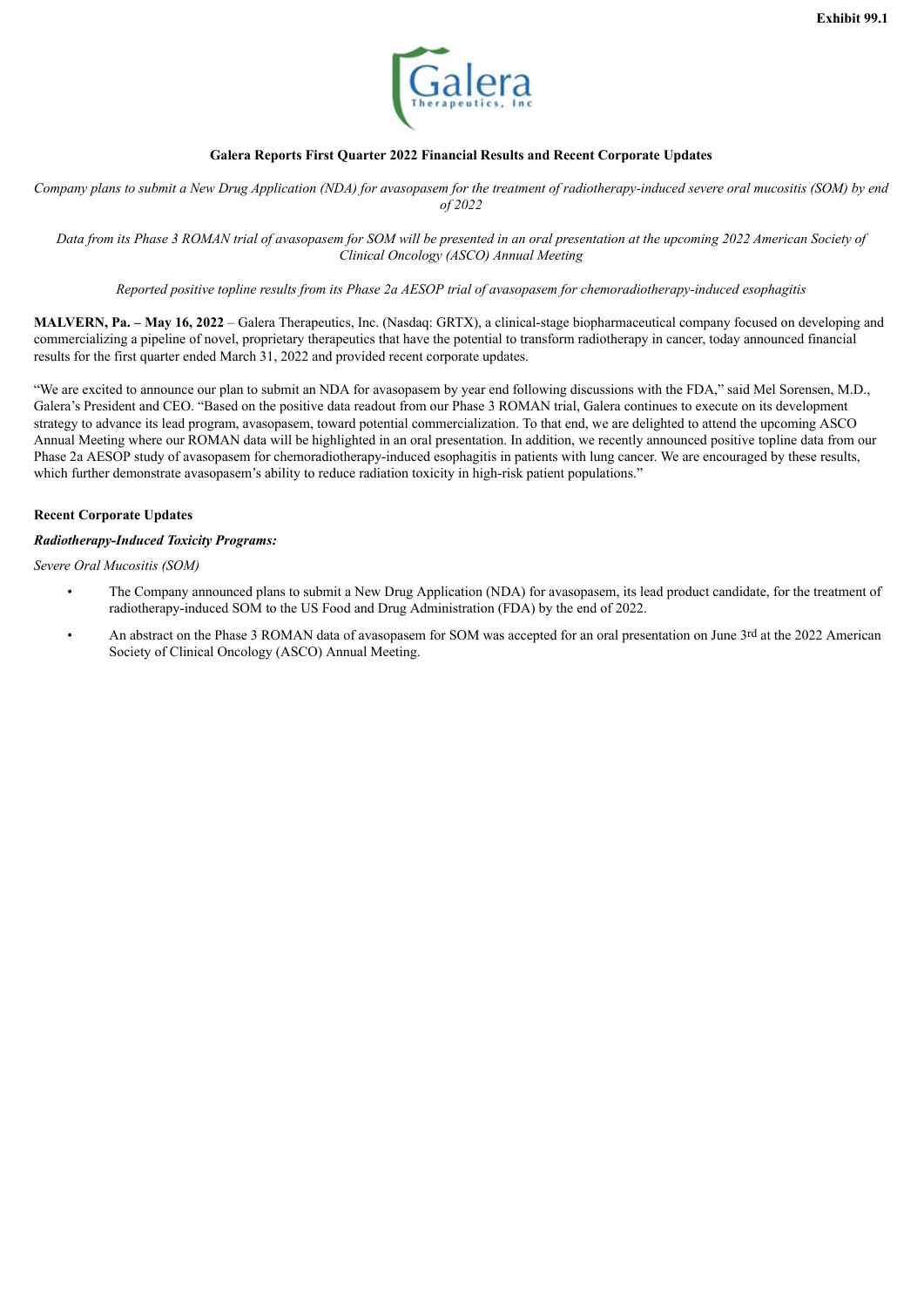#### *Esophagitis*

• The Company reported positive topline data from the Phase 2a AESOP trial of avasopasem evaluating its ability to reduce the incidence of severe acute radiation-induced esophagitis in patients with lung cancer receiving concurrent chemoradiotherapy. Overall, avasopasem was well tolerated and the incidence of Grade 3 esophagitis was substantially reduced in comparison to literature. No patients experienced Grade 4 or 5 esophagitis at any point during the trial.

## *Anti-Cancer Programs:*

*Locally Advanced Pancreatic Cancer (LAPC)*

- Enrollment is ongoing in the Phase 2b, 160-patient randomized, multicenter, placebo-controlled GRECO-2 trial of rucosopasem, Galera's second dismutase mimetic product candidate, in combination with stereotactic body radiation therapy (SBRT) in patients with LAPC. The primary endpoint of the trial is overall survival.
- A Trials in Progress abstract on GRECO-2 was accepted for presentation at the upcoming 2022 ASCO Annual Meeting.

#### *Non-Small Cell Lung Cancer (NSCLC)*

• Enrollment is ongoing in the Phase 1/2 GRECO-1 trial of rucosopasem in combination with SBRT in patients with NSCLC. The Company expects to report initial data from this trial in the first half of 2022.

#### **First Quarter 2022 Financial Highlights**

- Research and development expenses were \$8.1 million in the first quarter of 2022, compared to \$12.4 million for the same period in 2021. The decrease was primarily attributable to a decrease in avasopasem development costs, partially offset by an increase in rucosopasem development costs.
- General and administrative expenses were \$5.0 million in the first quarter of 2022, consistent with the first quarter of 2021.
- Galera reported a net loss of \$(15.4) million, or \$(0.58) per share, for the first quarter of 2022, compared to a net loss of \$(18.7) million, or \$(0.75) per share, for the same period in 2021.
- As of March 31, 2022, Galera had cash, cash equivalents and short-term investments of \$60.9 million. Galera expects that its existing cash, cash equivalents and short-term investments will enable Galera to fund its operating expenses and capital expenditure requirements into the second half of 2023.

#### **About Galera Therapeutics**

Galera Therapeutics, Inc. is a clinical-stage biopharmaceutical company focused on developing and commercializing a pipeline of novel, proprietary therapeutic candidates that have the potential to transform radiotherapy in cancer. Galera's selective dismutase mimetic product candidate avasopasem manganese (GC4419, also referred to as avasopasem) is being evaluated for radiotherapy-induced toxicities. The Company's second product candidate, rucosopasem manganese (GC4711, also referred to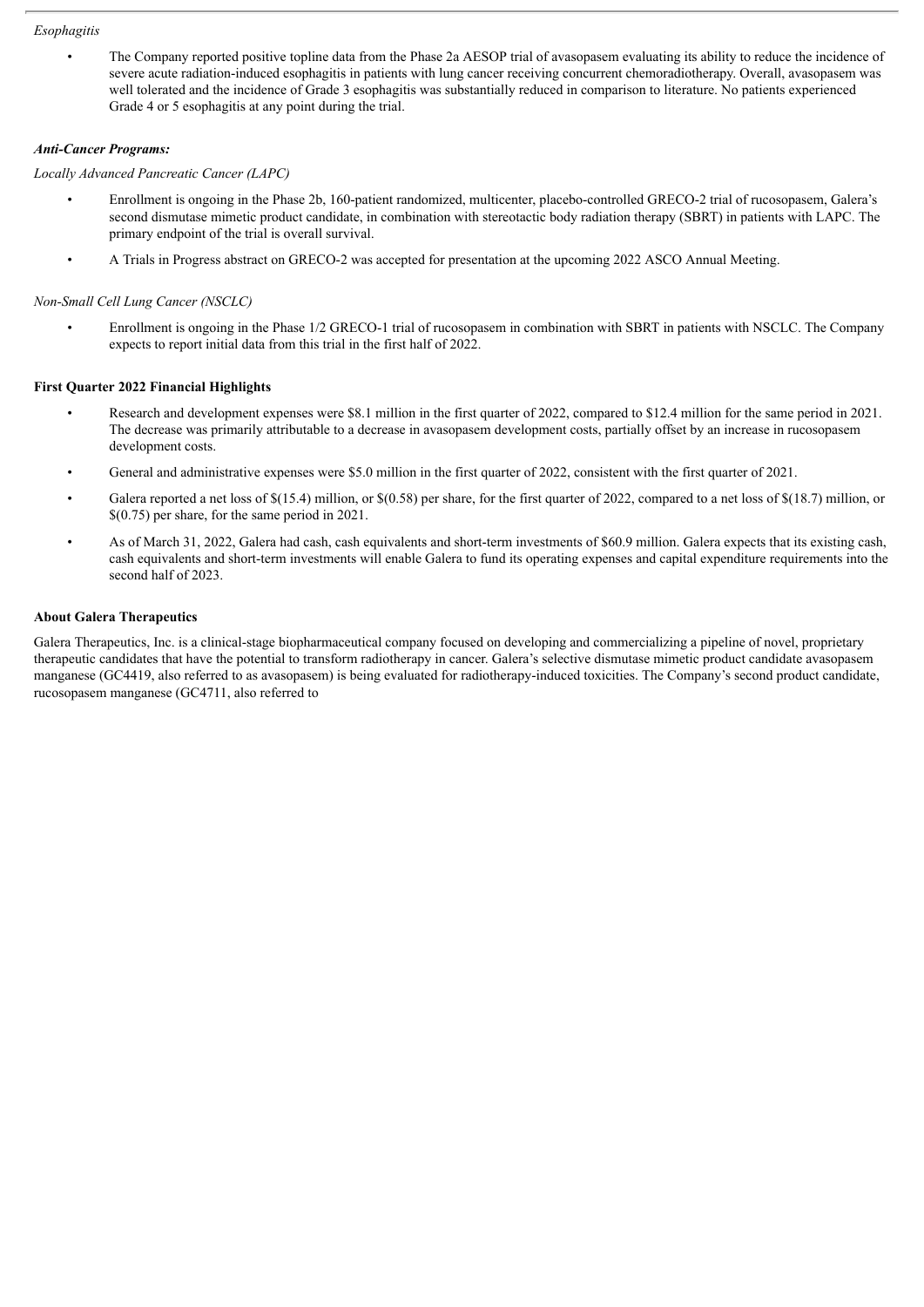as rucosopasem), is in clinical-stage development to augment the anti-cancer efficacy of stereotactic body radiation therapy in patients with non-small cell lung cancer and locally advanced pancreatic cancer. Galera is headquartered in Malvern, PA. For more information, please visit **www.galeratx.com**.

#### **Forward-Looking Statements**

This press release contains forward-looking statements within the meaning of the Private Securities Litigation Reform Act of 1995. All statements contained in this press release that do not relate to matters of historical fact should be considered forward-looking statements, including without limitation statements regarding: the expectations surrounding the continued advancement of Galera's product pipeline; the potential safety and efficacy of Galera's product candidates and their regulatory and clinical development; the timing of the submission of an NDA for avasopasem for the treatment of radiotherapy-induced SOM in patients with locally advanced head and neck cancer with the FDA; the ability of the results of the Phase 2a AESOP trial of avasopasem evaluating its ability to reduce the incidence of esophagitis induced by radiotherapy in patients with lung cancer to demonstrate avasopasem's ability to reduce radiation toxicity in high-risk patient populations; the expectations surrounding the progress of the Phase 2b trial of rucosopasem in patients with LAPC; the expectations surrounding the progress of the Phase 1/2 trial of rucosopasem in patients with NSCLC and the timing of the release of initial data therefrom; the Company's ability to achieve its goal of transforming radiotherapy in cancer treatment with its selective dismutase mimetics; the potential of GC4711 to augment the anti-cancer efficacy of SBRT in patients with NSCLC and LAPC; and the Company's ability to fund its operating expenses and capital expenditure requirements into the second half of 2023. These forward-looking statements are based on management's current expectations. These statements are neither promises nor guarantees, but involve known and unknown risks, uncertainties and other important factors that may cause Galera's actual results, performance or achievements to be materially different from any future results, performance or achievements expressed or implied by the forward-looking statements, including, but not limited to, the following: Galera's limited operating history; anticipating continued losses for the foreseeable future; needing substantial funding and the ability to raise capital; Galera's dependence on avasopasem manganese (GC4419); uncertainties inherent in the conduct of clinical trials; difficulties or delays enrolling patients in clinical trials; the FDA's acceptance of data from clinical trials outside the United States; undesirable side effects from Galera's product candidates; risks relating to the regulatory approval process; failure to capitalize on more profitable product candidates or indications; ability to receive or maintain Breakthrough Therapy Designation or Fast Track Designation for product candidates; failure to obtain regulatory approval of product candidates in the United States or other jurisdictions; ongoing regulatory obligations and continued regulatory review; risks related to commercialization; risks related to competition; ability to retain key employees and manage growth; risks related to intellectual property; inability to maintain collaborations or the failure of these collaborations; Galera's reliance on third parties; the possibility of system failures or security breaches; liability related to the privacy of health information obtained from clinical trials and product liability lawsuits; unfavorable pricing regulations, third-party reimbursement practices or healthcare reform initiatives; environmental, health and safety laws and regulations; the impact of the COVID-19 pandemic on Galera's business and operations, including preclinical studies and clinical trials, and general economic conditions; risks related to ownership of Galera's common stock; and significant costs as a result of operating as a public company. These and other important factors discussed under the caption "Risk Factors" in Galera's Annual Report on Form 10-K for the year ended December 31, 2021 filed with the U.S. Securities and Exchange Commission (SEC) and Galera's other filings with the SEC could cause actual results to differ materially from those indicated by the forward-looking statements made in this press release. Any forward-looking statements speak only as of the date of this press release and are based on information available to Galera as of the date of this release, and Galera assumes no obligation to, and does not intend to, update any forward-looking statements, whether as a result of new information, future events or otherwise.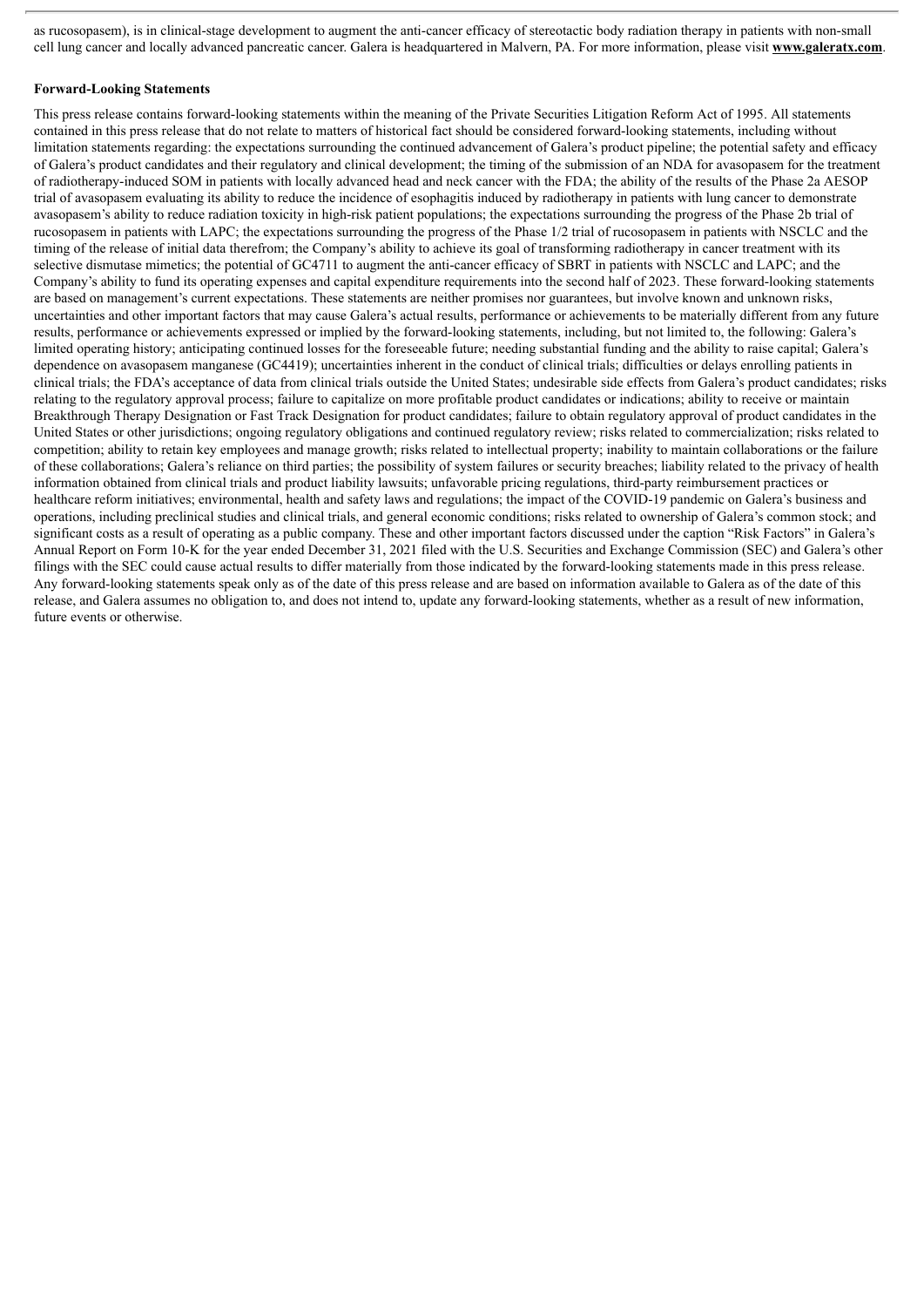#### **Galera Therapeutics, Inc. Consolidated Statements of Operations (unaudited, in thousands except share and per share data)**

|                                                              | Three Months Ended March 31, |   |            |
|--------------------------------------------------------------|------------------------------|---|------------|
|                                                              | 2022                         |   | 2021       |
| Operating expenses:                                          |                              |   |            |
| Research and development                                     | 8.107                        | S | 12,423     |
| General and administrative                                   | 5,047                        |   | 5,058      |
| Loss from operations                                         | (13, 154)                    |   | (17, 481)  |
| Other income (expense), net                                  | (2,289)                      |   | (1,234)    |
| Net loss                                                     | (15, 443)                    |   | (18,715)   |
| Net loss per share of common stock, basic and diluted        | (0.58)                       |   | (0.75)     |
| Weighed average common shares outstanding, basic and diluted | 26,749,379                   |   | 24,988,198 |

# **Galera Therapeutics, Inc. Selected Consolidated Balance Sheet Data (unaudited, in thousands)**

|                                                    | March 31,<br>2022 | December 31,<br>2021 |
|----------------------------------------------------|-------------------|----------------------|
| Cash, cash equivalents, and short-term investments | \$60.947          | 71.217               |
| Total assets                                       | 71.099            | 83,311               |
| Total current liabilities                          | 10.931            | 12,935               |
| Total liabilities                                  | 141.570           | 141.315              |
| Total stockholders' deficit                        | (70, 471)         | (58,004)             |

###

# **Investor Contacts:**

Christopher Degnan Galera Therapeutics, Inc. 610-725-1500 cdegnan@galeratx.com

William Windham Solebury Trout 646-378-2946 wwindham@soleburytrout.com